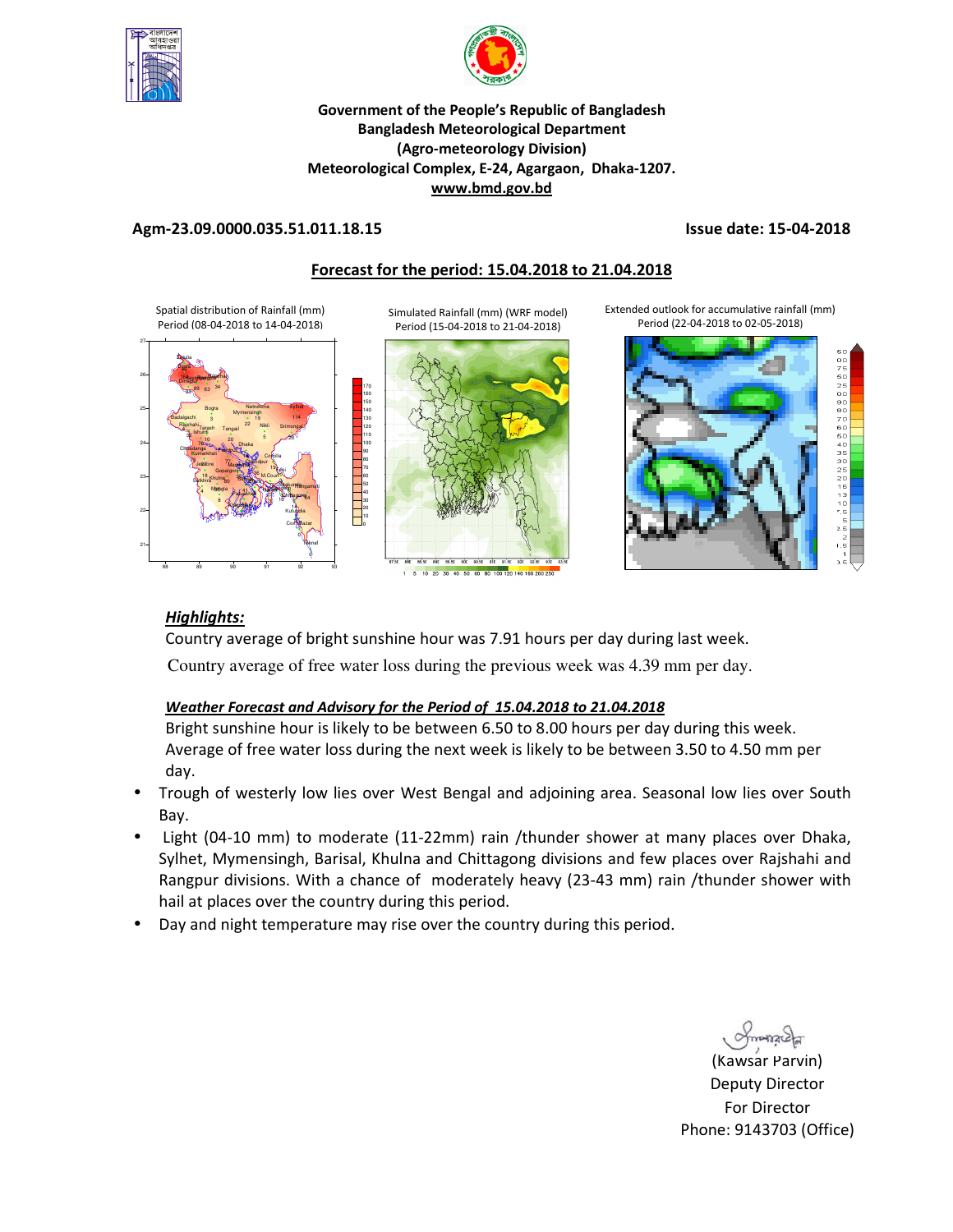| <b>Divisions</b> | Maximum temperature<br>range in <sup>o</sup> C |                          |                   |              | <b>Highest maximum</b><br>temperature in <sup>o</sup> C |      |              | <b>Minimum</b><br>temperature<br>Range in <sup>o</sup> C |  |  | Lowest minimum<br>temperature in <sup>o</sup> C |                     |  |
|------------------|------------------------------------------------|--------------------------|-------------------|--------------|---------------------------------------------------------|------|--------------|----------------------------------------------------------|--|--|-------------------------------------------------|---------------------|--|
| <b>Dhaka</b>     | 29.0                                           |                          | 34.6              | °c           | Faridpur                                                | 34.6 | °c           | 19.3                                                     |  |  | 25.2 °C Madaripur & Gopalgonj                   | 19.3 °C             |  |
| Mymensingh       | 28.0                                           | $\blacksquare$           | 32.2              | °c           | Mymensingh                                              | 32.2 | °c           | 20.4                                                     |  |  | 24.2 °C Netrokona                               | 20.4 °C             |  |
| Chittagong       | 30.5                                           | $\overline{\phantom{0}}$ | 35.8              | °c           | Rangamati                                               | 35.8 | °c           | 20.7                                                     |  |  | 25.9 °C Comilla                                 | 20.7 °C             |  |
| Sylhet           | 28.5                                           | $\overline{\phantom{0}}$ | 33.7 $^{\circ}$ C |              | Sylhet                                                  | 33.7 | $^{\circ}$ c | 19.0                                                     |  |  | $23.3 °C$ Sylhet                                | 19.0 °C             |  |
| Rajshahi         | 29.8                                           | $\overline{\phantom{0}}$ | 36.8              | °⊂           | Rajshahi                                                | 36.8 | °c           | 19.3                                                     |  |  | $25.3$ <sup>°</sup> C Ishurdi                   | 19.3 <sup>o</sup> C |  |
| Rangpur          | 27.2                                           | $\overline{\phantom{0}}$ | 35.6              | °⊂           | Dinajpur                                                | 35.6 | °c           | 19.0                                                     |  |  | 24.0 $^{\circ}$ C Dinajpur                      | 19.0 <sup>o</sup> C |  |
| Khulna           | 31.3                                           |                          | 36.8              | $^{\circ}$ c | Jessore                                                 | 36.8 | $^{\circ}$ c | 19.2                                                     |  |  | $25.5oC$ Chuadanga                              | 19.2 <sup>o</sup> C |  |
| <b>Barisal</b>   | 31.6                                           | $\overline{\phantom{0}}$ | 35.0              | °c           | Patuakhali                                              | 35.0 | °c           | 20.5                                                     |  |  | 24.7 <sup>o</sup> C Barisal                     | 20.5 <sup>o</sup> C |  |

### **Short Weather description Period: 08.04.2018 to 14.04.2018**  Maximum And Minimum Temperature (Range and Extreme)

*Rainfall analysis* and *average temperature:-*

| Name of the<br><b>Divisions</b> | Name of the<br><b>Stations</b> | Total<br>Rainfall | Normal<br>Rainfall | Deviation<br>in % | Total<br>Rainy | Average<br>M a x | Average<br>M in | Average<br>M ax.    | Average<br>Normal | Average Average<br>M in. |                      |
|---------------------------------|--------------------------------|-------------------|--------------------|-------------------|----------------|------------------|-----------------|---------------------|-------------------|--------------------------|----------------------|
|                                 |                                | in $(mm)$         | in $(mm)$          |                   | days           | Humidity         |                 | Humidity temp in °C | M ax.             | temp in                  | Normal               |
|                                 |                                |                   |                    |                   |                | in $%$           | in $%$          |                     | temp in           | ۰c                       | M in.                |
| <b>Dhaka</b>                    | Dhaka                          | 018               | 21                 | -14               | 04             | 092              | 44              | 33.4                | °C<br>34.2        | 22.7                     | temp in<br>23.8      |
|                                 | Faridpur                       | 077               | 20                 | 285               | 04             | 096              | 50              | 32.9                | 34.7              | 21.9                     | 23.2                 |
|                                 | Madaripur                      | 035               | 23                 | 52                | 03             | 096              | 44              | 33.5                | 34.2              | 21.7                     | 23.4                 |
|                                 | Nikli                          | 005               | **                 | $***$             | 04             | 092              | 59              | 31.5                | **                | 22.3                     |                      |
|                                 | Tangail                        | 020               | 19                 | 5                 | 02             | 093              | 53              | 32.5                | 34.1              | 22.0                     | 22.9                 |
|                                 | Gopalgonj                      | 080               | $\star\star$       | $***$             | 04             | 098              | 50              | 33.3                | $\star\star$      | 21.5                     |                      |
| <b>Mymensingh</b>               | Mymensingh                     | 022               | 26                 | ***               | 04             | 092              | 62              | 30.5                | 32.4              | 22.3                     | 22.4                 |
|                                 | Netrokona                      | 019               | $\star\star$       | $***$             | 05             | 094              | 64              | 29.9                | $\star\star$      | 22.0                     | $\star\star$         |
| Chittagong                      | Chittagong                     | 014               | 25                 | $***$             | 01             | $\star\star$     | $\star\star$    | 32.4                | 31.9              | 24.0                     | 23.5                 |
|                                 | Sitakunda                      | т                 | 32                 | $***$             | 01             | $\star\star$     | $\star\star$    | $\star\star$        | 32.0              | $^{\star\star}$          | 23.5                 |
|                                 | Rangamati                      | 054               | 32                 | $\star\star\star$ | 02             | $^{\star\star}$  | $\star\star$    | $^{\star\star}$     | 33.1              | $^{\star\star}$          | 22.5                 |
|                                 | Cox'sBazar                     | 000               | 16                 | $\star\star\star$ | 00             | 089              | 55              | 34.0                | 32.5              | 24.7                     | 23.9                 |
|                                 | Teknaf                         | 000               | 16                 | $***$             | 00             | $\star\star$     | $\star\star$    | $\star\star$        | 31.9              | $\star\star$             | 23.8                 |
|                                 | Hatiya                         | 003               | 32                 | $\star\star\star$ | 01             | 098              | 58              | 32.7                | 32.1              | 22.9                     | 23.9                 |
|                                 | Sandw ip                       | 010               | 31                 | -68               | 01             | 095              | 58              | 32.3                | 31.4              | 22.9                     | 24.5                 |
|                                 | Kutubdia                       | Τ                 | 13                 | $\star\star\star$ | 01             | 089              | 58              | 32.5                | 31.5              | 24.6                     | 24.1                 |
|                                 | Feni                           | 003               | 33                 | $\star\star\star$ | 01             | 093              | 48              | 33.5                | 32.3              | 22.5                     | 23.2                 |
|                                 | M.Court                        | 007               | 17                 | -59               | 01             | 095              | 51              | 33.7                | 32.9              | 22.6                     | 23.4                 |
|                                 | Chandpur                       | 036               | 24                 | $\star\star\star$ | 02             | 092              | 54              | 33.6                | 33.1              | 22.5                     | 23.4                 |
|                                 | Comilla                        | 019               | 22                 | $***$             | 03             | 093              | 58              | 31.9                | 32.3              | 22.2                     | 22.5                 |
| <b>Sylhet</b>                   | Sylhet                         | 114               | 70                 | $\star\star\star$ | 06             | 094              | 59              | 30.8                | 31.1              | 20.9                     | 21.0                 |
|                                 | Srimongal                      | 023               | 40                 | -43               | 04             | 097              | 42              | 32.1                | 32.8              | 21.4                     | 21.4                 |
| Rajshahi                        | Rajshahi                       | 032               | 8                  | $\star\star\star$ | 03             | 096              | 49              | 34.2                | 36.3              | 21.9                     | 22.7                 |
|                                 | Bogra                          | 003               | 9                  | $***$             | 01             | 094              | 44              | 32.3                | 34.0              | 22.7                     | 22.5                 |
|                                 | Ishurdi                        | 070               | 9                  | $***$             | 05             | 098              | 46              | 33.2                | 35.8              | 21.5                     | 22.9                 |
|                                 | Badalgachi                     | 004               | $\star\star$       | $***$             | 01             | 098              | 46              | 31.6                | $\star\star$      | 21.7                     | $\star\star$         |
|                                 | Tarash                         | 010               | $**$               | $***$             | 01             | 098              | 49              | 31.5                | $\star\star$      | 21.7                     |                      |
| Rangpur                         | Rangpur                        | 063               | 15                 | ***               | 04             | 093              | 56              | 31.1                | 31.9              | 20.9                     | 20.9                 |
|                                 | Dinajpur                       | 023               | 9                  | $***$             | 05             | 091              | 54              | 31.9                | 33.2              | 21.8                     | 20.8                 |
|                                 | Sayedpur                       | 089               | $^{\star\star}$    | $***$             | 04             | 093              | 57              | 31.2                | $\star\star$      | 20.7                     | $\star\star$         |
|                                 | Rajarhat                       | 034               | $\star\star$       | $***$             | 04             | 093              | 61              | 30.0                | $\star\star$      | 20.5                     | $\star\star$         |
|                                 | Tetulia                        | 040               | $^{\star\star}$    | $***$             | 04             | 097              | 54              | 30.3                | $\star\star$      | 20.4                     | $\star\star$         |
|                                 | Dimla                          | 164               | $**$               | $***$             | 06             | 096              | 58              | 30.3                | $**$              | 20.5                     | $\star\star$         |
| Khulna                          | Khulna                         | 035               | 10                 | 250               | 04             | $^{\star\star}$  | $\star\star$    | $\star\star$        | 35.0              | $^{\star\star}$          | 24.0                 |
|                                 | Mongla                         | $\overline{008}$  | $**$               | $***$             | 03             | 095              | 51              | 33.9                |                   | 22.9                     |                      |
|                                 | Jessore                        | 018               | 12                 | 50                | 03             | $\star\star$     | $^{\star\star}$ | $^{\star\star}$     | 36.0              | $^{\star\star}$          | 23.3                 |
|                                 | Chuadanga                      | 073               | 9                  | $***$             | 04             | 096              | 54              | 33.3                | 35.9              | 20.0                     | 23.2                 |
|                                 | Satkhira                       | 004               | 10<br>$\star\star$ | -60<br>$***$      | 02             | 096              | 44              | 33.7                | 35.3<br>$**$      | 22.2                     | 24.2<br>$\star\star$ |
|                                 | Kumarkhali                     | 027               |                    |                   | 04             | 081              | 71              | 32.5                |                   | 21.8                     |                      |
| <b>Barisal</b>                  | Barisal                        | 041               | 18                 | 128               | 02             | 099              | 52              | 33.7                | 33.8              | 21.9                     | 23.6                 |
|                                 | Bhola                          | 003               | 22                 | -86               | 96             | 054              | 33              | 33.4                | 33.1              | 22.6                     | 24.1                 |
|                                 | Patuakhali                     | 043               | 21                 | 105               | 05             | 098              | 53              | 34.1                | 33.3              | 22.7                     | 23.9                 |
|                                 | Khepupara                      | 007               | 18                 | -61               | 02             | 096              | 55              | 34.2                | 32.7              | 22.9                     | 24.8                 |

N.B: Analyses contained in this bulletin are based on preliminary \* un-checked data. \*\* Data not received. \*\*\* Data not available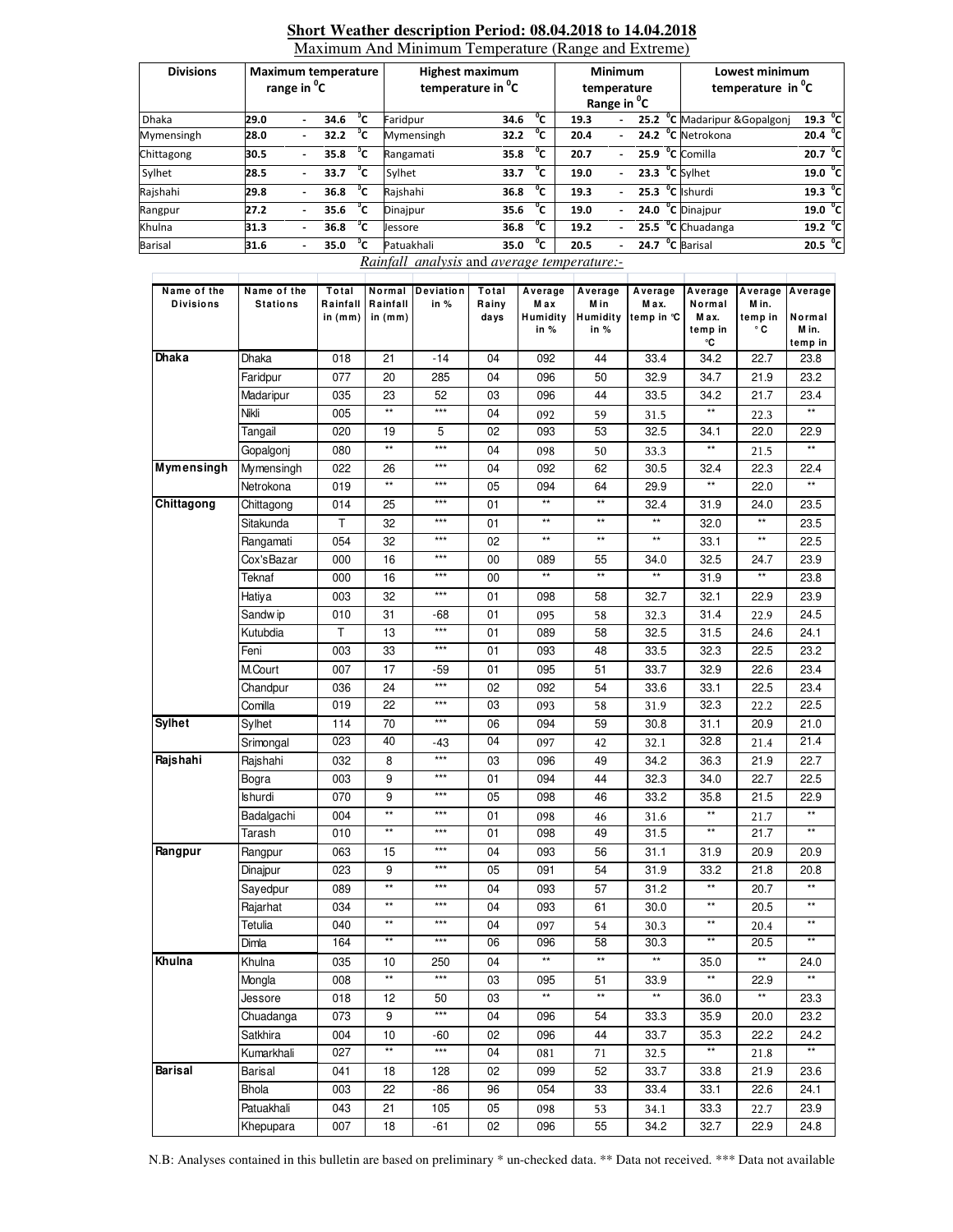

# Spatial distribution of Rainfall (mm). Period (08-04-2018 to 14-04-2018)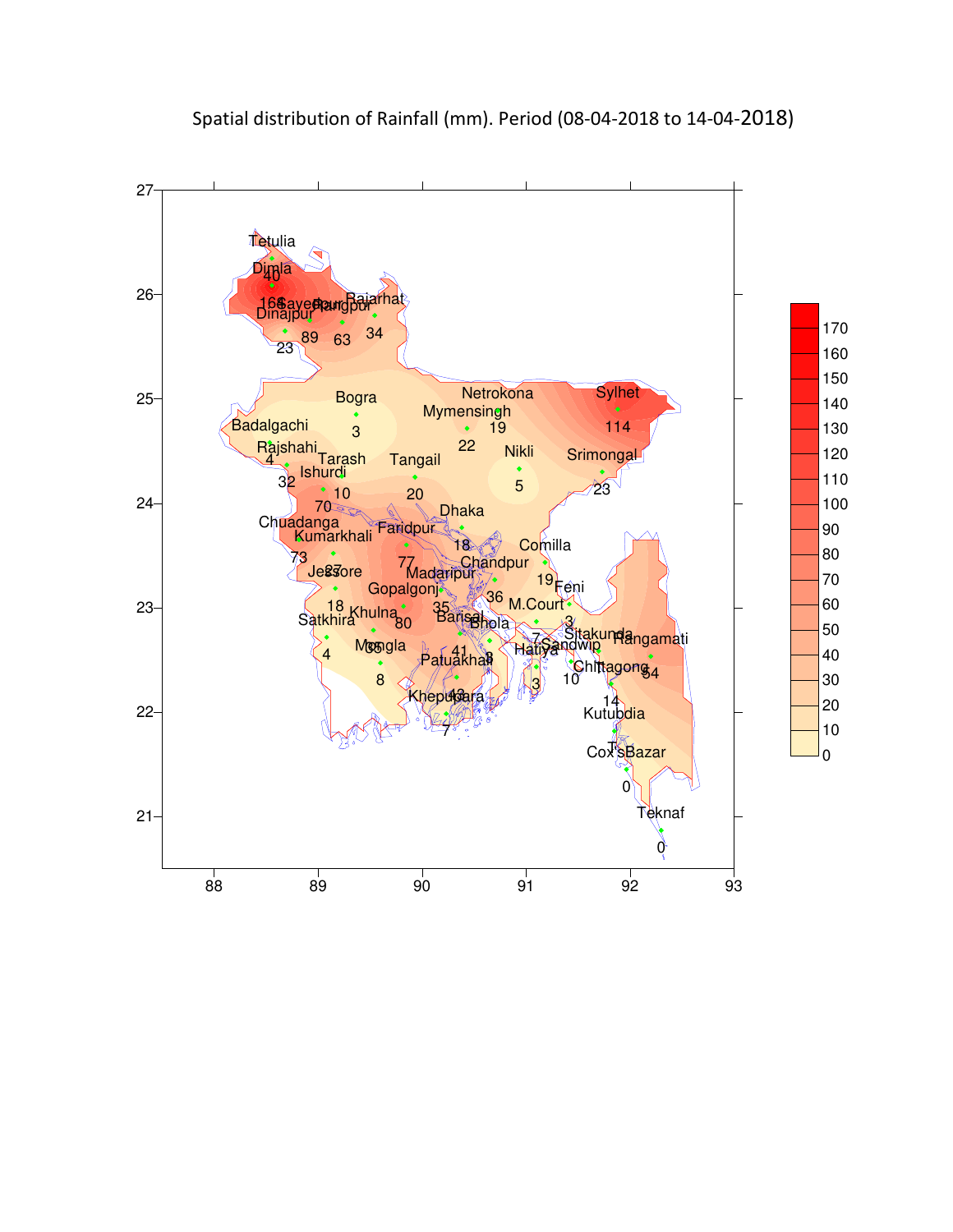



# গণপ্রজাতন্ত্রী বাংলাদেশ সরকার বাংলাদেশ আবহাওয়া অধিদপ্তর কৃষি আবহাওয়া মহাশাখা আবহাওয়া ভবন, ই-২৪, আগারগাঁও, ঢাকা-১২০৭।

www.bmd.gov.bd

**GwRGg-23.09.0000.035.51.011.18.15 ZvwiL: 15-04-2018 wLªt**

পূর্বাভাসের সময়কাল: ১৫-০৪-২০১৮ থেকে ২১-০৪-২০১৮

Spatial distribution of Rainfall (mm) Period (08-04-2018 to 14-04-2018)



Simulated Rainfall (mm) (WRF model) Period (15-04-2018 to 21-04-2018)



Extended outlook for accumulative rainfall (mm) Period (22-04-2018 to 02-05-2018)



# প্ৰধান বৈশিষ্ট্য সমূহঃ-

গত সপ্তাহে দেশের দৈনিক উজ্জ্বল সূর্যকিরণ কালের গড় ৭.৯১ ঘন্টা ছিল । গত সপ্তাহে দেশের দৈনিক বাষ্পীভবনের গড় ৪.৩৯ মিঃ মিঃ ছিল।

70<br>60<br>50<br>40<br>30<br>20<br>10<br>0

# আবহাওয়ার পূর্বাভাসঃ- ১৫-০৪-২০১৮ থেকে ২১-০৪-২০১৮ খ্রিঃ পর্যন্ত।

এ সপ্তাহে দৈনিক উজ্জ্বল সূর্য কিরণ কাল ৬.৫০ থেকে ৮.০০ ঘন্টার মধ্যে থাকতে পারে ।

আগামী সপ্তাহের বাষ্পীভবনের দৈনিক গড় ৩.৫০ মিঃ মিঃ থেকে ৪.৫০ মিঃ মিঃ থাকতে পারে।

- পশ্চিমা লঘুচাপের বর্ধিতাংশ পশ্চিমবঙ্গ ও তৎসংলগ্ন এলাকায় অবস্থান করছে। মৌসুমের স্বাভাবিক লঘুচাপ দক্ষিণ বঙ্গোপসাগরে অবস্থান করছে।
- এ সময়ে ঢাকা, সিলেট, ময়মনসিংহ, বরিশাল, খুলনা ও চট্টগ্রাম বিভাগের অনেক স্থানে এবং রাজশাহী ও রংপুর বিভাগের কিছু কিছু স্থানে হাল্কা (০৪-১০ মিঃমিঃ) থেকে মাঝারি (১১-২২ মিঃমিঃ) ধরণের বৃষ্টি/বজ্রবৃষ্টি হতে পারে । সেই সাথে দেশের কিছু কিছু স্থানে মাঝারি (২৩-৪৩ মিঃমিঃ) ধরণের ভারী বৃষ্টি/বজ্রবৃষ্টিসহ শিলাবৃষ্টি হতে পারে।
- এ সময়ে সারাদেশের দিন ও রাতের তাপমাত্রা বৃদ্ধি পেতে পারে।

Smanacha

(কাওসার পারভীন) উপপরিচালক কৃষি আবহাওয়া মহাশাখা টেলিফোন: ৯১৪৩৭০৩ (অফিস)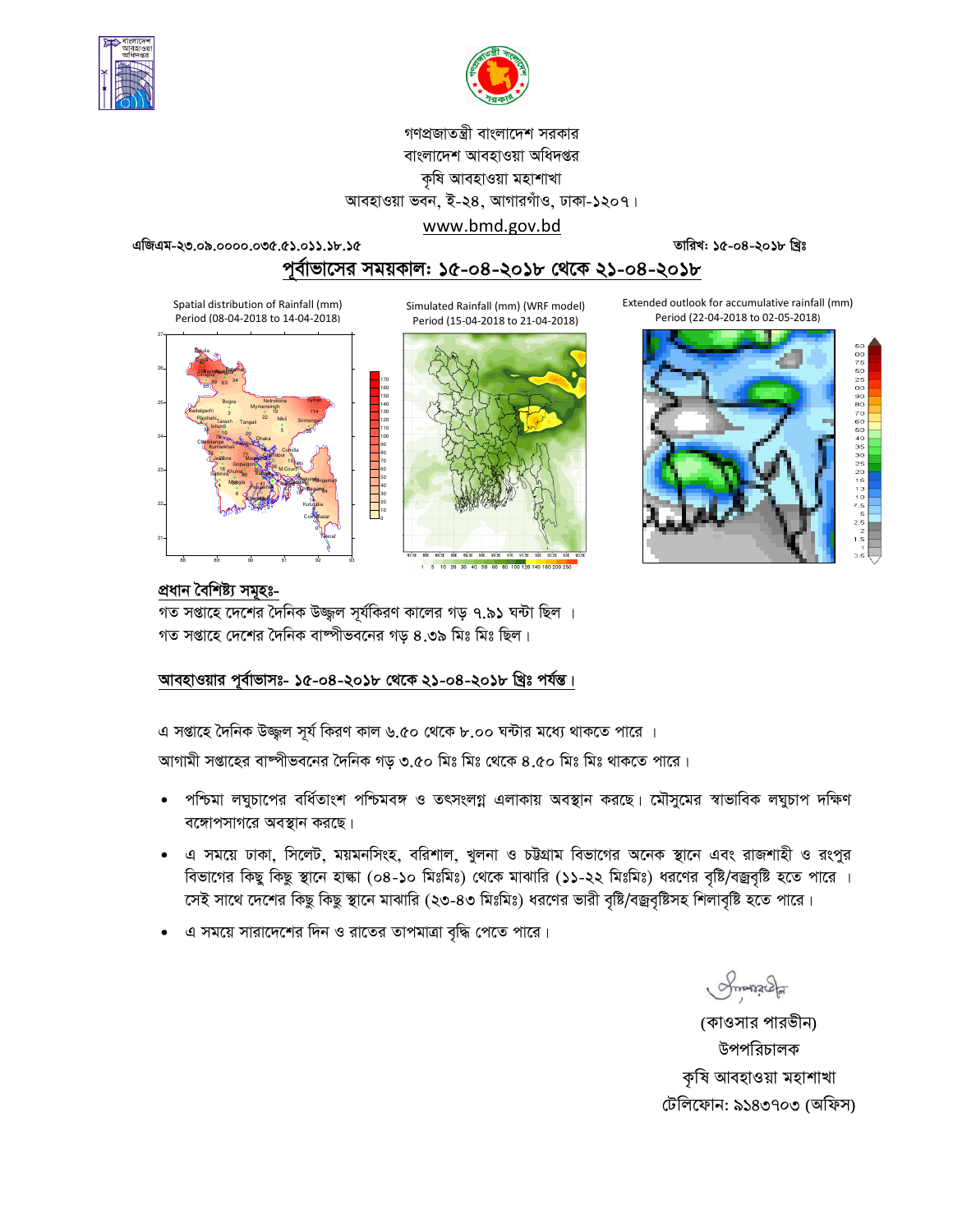| রাজশাহী     | ২৯.৮                 | ৩৬.৮             | $^\circ$ সেঃ                 | রাজশাহী                          |                                             | ৩৬.৮ ° সেঃ                | ৩,৯১                          | - ২৫.৩ ° সেঃ                    |                                          | ঈশ্বরদী                                    |                                                    | ১৯.৩ ° সেঃ                                                |  |  |
|-------------|----------------------|------------------|------------------------------|----------------------------------|---------------------------------------------|---------------------------|-------------------------------|---------------------------------|------------------------------------------|--------------------------------------------|----------------------------------------------------|-----------------------------------------------------------|--|--|
| রংপর        | ২৭.২<br>৩৫.৬<br>°সেঃ |                  | দিনাজপুর                     |                                  | ৩৫.৬° (সঃ                                   | ১৯.০                      | - ২৪.০ ° সেঃ                  |                                 |                                          | দিনাজপুর<br>$\mathcal{S}$ ৯.০ $\circ$ (সেঃ |                                                    |                                                           |  |  |
| খুলনা       | ৩১.৩                 | ৩৬.৮             | $^\circ$ সেঃ                 |                                  | ৩৬.৮ ° (সঃ<br>যশোর                          |                           |                               | - ২৫.৫ <sup>°</sup> সেঃ<br>১৯.২ |                                          |                                            | <b>১৯.২</b> ° সেঃ<br>চয়াডাঙ্গা                    |                                                           |  |  |
| বরিশাল      | ৩১.৬                 | $P^{\circ}$ o.do |                              | পটুয়াখালী                       |                                             | ৩৫.০ $^{\circ}$ (সঃ       | ২০.৫                          | - ২৪.৭ $^{\circ}$ সেঃ           |                                          | ভোলা                                       |                                                    | $\,$ ° $\rm K)$ $^{\circ}$ $\rm 9.0$ ۶                    |  |  |
|             |                      |                  |                              |                                  | বৃষ্টিপাত বিশ্লেষণ এবং স্বাভাবিক তাপমাত্ৰাঃ |                           |                               |                                 |                                          |                                            |                                                    |                                                           |  |  |
| বিভাগের নাম |                      | স্টেশনের নাম     | মোট<br>বৃষ্টিপাত<br>(মিঃমিঃ) | ষাভাবিক<br>বৃষ্টিশাত<br>(মিঃমিঃ) | বিছ্যুতি( %)                                | মোট<br>বৃষ্টিশাতের<br>দিন | সৰ্বোচ্ছ<br>গড আদ্রতা<br>( %) | সৰ্বোনিম্ন<br>আদ্ৰতা<br>( %)    | গড সৰ্বোচ্ছ<br>তাপমাত্রা<br>(ডিগ্ৰী সেঃ) | গড<br>ষভাবিক<br>তাপমাত্রা<br>(ডিগ্ৰী সেঃ)  | সৰ্বোনিম্ন<br>গড়<br>তাপমাত্রা<br>( ডিগ্ৰী<br>(সঃ) | সৰ্বোনিম্ন<br>ষাভাবিক<br>গড়<br>তাপমাত্রা(<br>ডিগ্ৰী সেঃ) |  |  |
| ঢাকা        |                      | ঢাকা             | ০১৮                          | ২১                               | $-58$                                       | $^{\circ8}$               | ০৯২                           | 88                              | 00.8                                     | ৩৪.২                                       | ২২.৭                                               | ২৩.৮                                                      |  |  |
|             |                      | ফরিদপুর          | ०११                          | ২০                               | ২৮৫                                         | $\circ$ 8                 | ০৯৬                           | 6o                              | ৩২.৯                                     | 08.9                                       | ২১.৯                                               | ২৩.২                                                      |  |  |
|             |                      | মাদারীপুর        | 000                          | ২৩                               | ৫২                                          | ০৩                        | ০৯৬                           | 88                              | ৩৩.৫                                     | ৩৪.২                                       | ২১.৭                                               | ২৩.৪                                                      |  |  |
|             |                      | নিকলী            | 000                          | $**$                             | ***                                         | $\circ$ 8                 | ০৯২                           | ৫৯                              | ৩১.৫                                     | **                                         | ২২.৩                                               | **                                                        |  |  |
|             |                      | টাঙ্গাইল         | ०२०                          | ১৯                               | ¢                                           | ০২                        | ০৯৩                           | ৫৩                              | ৩২.৫                                     | 08.5                                       | ২২.০                                               | ২২.৯                                                      |  |  |
|             |                      | গোপালগজ্ঞ        | 0 <sub>b</sub>               | $**$                             | ***                                         | $^{\circ8}$               | ০৯৮                           | <b>CO</b>                       | ৩৩.৩                                     | $**$                                       | 25.6                                               | **                                                        |  |  |
| ময়মনসিংহ   |                      | ময়মনসিংহ        | ০২২                          | ২৬                               | ***                                         | $\circ$ 8                 | ০৯২                           | ৬২                              | ৩০.৫                                     | 02.8                                       | ২২.৩                                               | ২২.৪                                                      |  |  |
|             |                      | নেত্ৰকোনা        | ০১৯                          | $**$                             | ***                                         | o¢                        | ০৯৪                           | ৬৪                              | ২৯.৯                                     | $* *$                                      | ২২.০                                               | **                                                        |  |  |
| চট্টগ্রাম   |                      | ঢট্টগ্ৰাম        | 0.58                         | ২৫                               | ***                                         | ०১                        | **                            | **                              | ৩২.৪                                     | ৩১.৯                                       | २8.०                                               | ২৩.৫                                                      |  |  |
|             |                      | সীতাকুন্ড        | ഛ                            | ৩২                               | ***                                         | ०১                        | **                            | **                              | $**$                                     | ৩২.০                                       | $* *$                                              | ২৩.৫                                                      |  |  |
|             |                      | রাঙ্গামাটি       | 008                          | ৩২                               | ***                                         | ০২                        | $**$                          | $**$                            | $**$                                     | ৩৩.১                                       | $* *$                                              | ২২.৫                                                      |  |  |
|             |                      | কক্সবাজার        | 000                          | ১৬                               | ***                                         | $\circ$                   | ০৮৯                           | Q                               | 08.0                                     | ৩২.৫                                       | २8.१                                               | ২৩.৯                                                      |  |  |
|             |                      | টেকনাফ           | 000                          | ১৬                               | ***                                         | $\circ$                   | $**$                          | $**$                            | **                                       | ৩১.৯                                       | $**$                                               | ২৩.৮                                                      |  |  |
|             |                      | হাতিয়া          | 000                          | ৩২                               | ***                                         | ০১                        | ০৯৮                           | ¢Ъ                              | ৩২.৭                                     | ৩২.১                                       | ২২.৯                                               | ২৩.৯                                                      |  |  |
|             |                      | সন্দ্বীপ         | ०১०                          | ৩১                               | -৬৮                                         | ০১                        | ০৯৫                           | ¢Ъ                              | ৩২.৩                                     | 05.8                                       | ২২.৯                                               | 28.0                                                      |  |  |
|             |                      | কুতুবদীয়া       | ঞ                            | ১৩                               | ***                                         | ০১                        | ০৮৯                           | Qb                              | ৩২.৫                                     | 05.6                                       | ২৪.৬                                               | 28.5                                                      |  |  |
|             |                      | ফেনী             | 000                          | ৩৩                               | ***                                         | ০১                        | ০৯৩                           | 8 <sub>b</sub>                  | ৩৩.৫                                     | ৩২.৩                                       | ২২.৫                                               | ২৩.২                                                      |  |  |
|             |                      | মাইজদী কোর্ট     | ००१                          | 59                               | -৫৯                                         | ০১                        | ০৯৫                           | œ۵                              | ৩৩.৭                                     | ৩২.৯                                       | ২২.৬                                               | 20.8                                                      |  |  |
|             |                      | চাঁদপুর          | ০৩৬                          | ২৪                               | ***                                         | ০২                        | ০৯২                           | 68                              | ৩৩.৬                                     | ৩৩.১                                       | ২২.৫                                               | ২৩.৪                                                      |  |  |
|             |                      | কুমিল্লা         | ০১৯                          | ২২                               | ***                                         | ০৩                        | ০৯৩                           | ¢Ъ                              | ৩১.৯                                     | ৩২.৩                                       | ২২.২                                               | ২২.৫                                                      |  |  |
| সিলেট       |                      | সিলেট            | 558                          | ٩o                               | ***                                         | ০৬                        | ০৯৪                           | ৫৯                              | ৩০.৮                                     | 05.5                                       | ২০.৯                                               | ২১.০                                                      |  |  |
|             |                      | শ্ৰীমঙ্গল        | ০২৩                          | 80                               | -8৩                                         | 08                        | ০৯৭                           | 82                              | ৩২.১                                     | ৩২.৮                                       | ২১.৪                                               | 25.8                                                      |  |  |
| ৰাজশাহী     |                      | রাজশাইী          | ০৩২                          | b                                | ***                                         | ০৩                        | ০৯৬                           | 8৯                              | ৩৪.২                                     | ৩৬.৩                                       | ২১.৯                                               | ২২.৭                                                      |  |  |
|             |                      | বগুডা            | ००७                          | ৯                                | ***                                         | ০১                        | $\circ$ ৯8                    | 88                              | ৩২.৩                                     | 08.0                                       | ২২.৭                                               | ২২.৫                                                      |  |  |
|             |                      | ঈশ্বরদী          | ०१०                          | ৯                                | ***                                         | o¢                        | ০৯৮                           | ৪৬                              | ৩৩.২                                     | ৩৫.৮                                       | ২১.৫                                               | ২২.৯                                                      |  |  |
|             |                      | বদলগাৰ্ঘী        | 008                          | $**$                             | ***                                         | ০১                        | ০৯৮                           | $8\%$                           | 0.6                                      | **                                         | ২১.৭                                               | **                                                        |  |  |
|             |                      | তাডাশ            | ०১०                          | $**$                             | ***                                         | ०১                        | ০৯৮                           | 8৯                              | ৩১.৫                                     | **                                         | ২১.৭                                               | **                                                        |  |  |
| বংগ্ব       |                      | রংপুর            | ০৬৩                          | 5¢                               | ***                                         | $\circ$ 8                 | ০৯৩                           | ৫৬                              | 03.5                                     | ৩১.৯                                       | ২০.৯                                               | ২০.৯                                                      |  |  |
|             |                      | দিনাজপুর         | ০২৩                          | ৯                                | ***                                         | o¢                        | ০৯১                           | 68                              | ৩১.৯                                     | ৩৩.২                                       | ২১.৮                                               | ২০.৮                                                      |  |  |
|             |                      | সৈয়দপুর         | ০৮৯                          | **                               | ***                                         | $\circ$ 8                 | ಂನಿಲ                          | ¢٩                              | ৩১.২                                     | **                                         | २०.१                                               | **                                                        |  |  |
|             |                      | রাজারহাট         | 008                          | $**$                             | ***                                         | $\circ$ 8                 | ০৯৩                           | دی                              | 0.00                                     | **                                         | ২০.৫                                               | **                                                        |  |  |

সংক্ষিপ্ত আবহাওয়া বিবরণী, সময়: ০৮-০৪-২০১৮ থেকে ১৪-০৪-২০১৮

 $\sqrt[3]{8.8}$ ৬.8৩

**ত২.২**° সেঃ

৩৫.৮° (সঃ

৩৩.৭° সেঃ

সর্বনিম্ন তাপমাত্রা পরিসর ° সেঃ

১৯.৩

 $8.05$ 

২০.৭

 $55.0$ 

- २८.२  $^{\circ}$  (সः

- ২৪.২ $^{\circ}$  (সেঃ

- ২৫.৯ ° সেঃ

- ২৩.৩  $^{\circ}$  (সঃ

সর্বনিম্ন তাপমাত্রা ° সেঃ

মাদারীপুর ও গোপালগঞ্জ**১৯.৩** ° সেঃ

२०.8 $^{\circ}$  (प्रः

২০.৭ ° সেঃ

 $38.0 °(T)$ ঃ

নেত্ৰকোনা

কুমিল্লা

সিলেট

 $**$ 

 $\ast\ast$ 

 $0.90$ 

 $**$ 

৩৬.০

 $00.5$ 

 $0.90$ 

 $\ast\ast$ 

 $00.b$ 

 $00.5$ 

ಲಿ.ಲ

৩২.৭

 $\ast\ast$ 

 $\ast\ast$ 

 $28.0$ 

 $\ast\ast$ 

২৩.৩

২৩.২

 $28.2$ 

 $**$ 

২৩.৬

 $58.5$ 

২৩.৯

 $28.b$ 

২০.৪

২০.৫

 $\ast\ast$ 

২২.৯

 $\ast$ 

২০.০

২২.২

২১.৮

২১.৯

২২.৬

২২.৭

২২.৯

সৰ্বেচ্চ তাপমাত্ৰা ° সেঃ

ফরিদপুর

রাসামাটি

সিলেট

মায়মনসিংহ

বিভাগ

ঢাকা

চট্টগ্ৰাম

সিলেট

ময়মনসিংহ

২৯.০

২৮.০

৩০.৫

২৮.৫

সর্বোচ্চ তাপমাত্রা পরিসর ° সেঃ

 $-$  02.2

 $-$  00.b

ভেতুঁলিয়া

ডিমলা

থুলনা

মংলা

যশোর

চুয়াডাঙ্গা

সাতক্ষীরা

কুমারথালী

পটুয়াথালী

থেপুণাড়া

বরিশাল

ভোলা

शूनना

বরিশাল

 $\cdot$  ৩8.৬  $\circ$  সেঃ

- ৩৩.৭  $^{\circ}$  সেঃ

 $^{\circ}$ (সঃ

 $\degree$ সেঃ

|  |  |  |  |  | N.B. Analyses contained in this bulletin are based on preliminary * un-checked data, ** Data not received, *** Data not available. |
|--|--|--|--|--|------------------------------------------------------------------------------------------------------------------------------------|
|--|--|--|--|--|------------------------------------------------------------------------------------------------------------------------------------|

 $\ast\ast$ 

 $\ast\ast$ 

 $\mathcal{S}^{\circ}$ 

 $**$ 

 $\overline{\mathcal{L}}$ 

 $\frac{1}{2}$ 

 $\infty$ 

 $**$ 

 $\mathcal{D}^{\mathcal{D}}$ 

২২

১১

 $\mathcal{D}^{\mathcal{D}}$ 

 $^{\circ8}$ 

 $568$ 

 $000$ 

 $\circ \circ \flat$ 

 $\circ$   $\circ$ 

 $\circ \circ$ 

 $008$ 

०२१

 $085$ 

००७

 $080$ 

००१

\*\*\*

\*\*\*

২৫০

\*\*\*

 $\mathfrak{g}_0$ 

\*\*\*

 $-c$ 

 $***$ 

 $52b$ 

-৮৬

১০৫

 $\omega$ -

 $^{\rm o}8$ 

 $\mathcal{O} \mathfrak{S}$ 

 $^{\circ8}$ 

 $\circ$ 

 $\circ$ 

 $^{\circ8}$ 

০২

 $^{\circ8}$ 

 $\circ \check{z}$ 

৯৬

o¢

 $\circ \check{z}$ 

০৯৭

০৯৬

 $**$ 

০৯৫

 $**$ 

 $\circ\circ\circ$ 

০৯৬

০৮১

০৯৯

 $0@8$ 

০৯৮

০৯৬

 $\mathop{\mathsf{e}}\nolimits$  8

 $\mathfrak{C}^{\mathfrak{b}}$ 

 $**$ 

 $\hat{\alpha}$ 

 $**$ 

 $\mathbf{\hat{c}}$ 8

88

۹১

৫২

 $\circ$ 

 $\mathfrak{C}$ 

 $Q$ 

ಲಿ.

ಳಿಂ.

 $\ast\ast$ 

 $00.5$ 

 $\ast$ 

ಲಿ.ಲ

 $00.9$ 

৩২.৫

৩৩.৭

ಲಿಲಿ. $8$ 

 $08.5$ 

৩৪.২